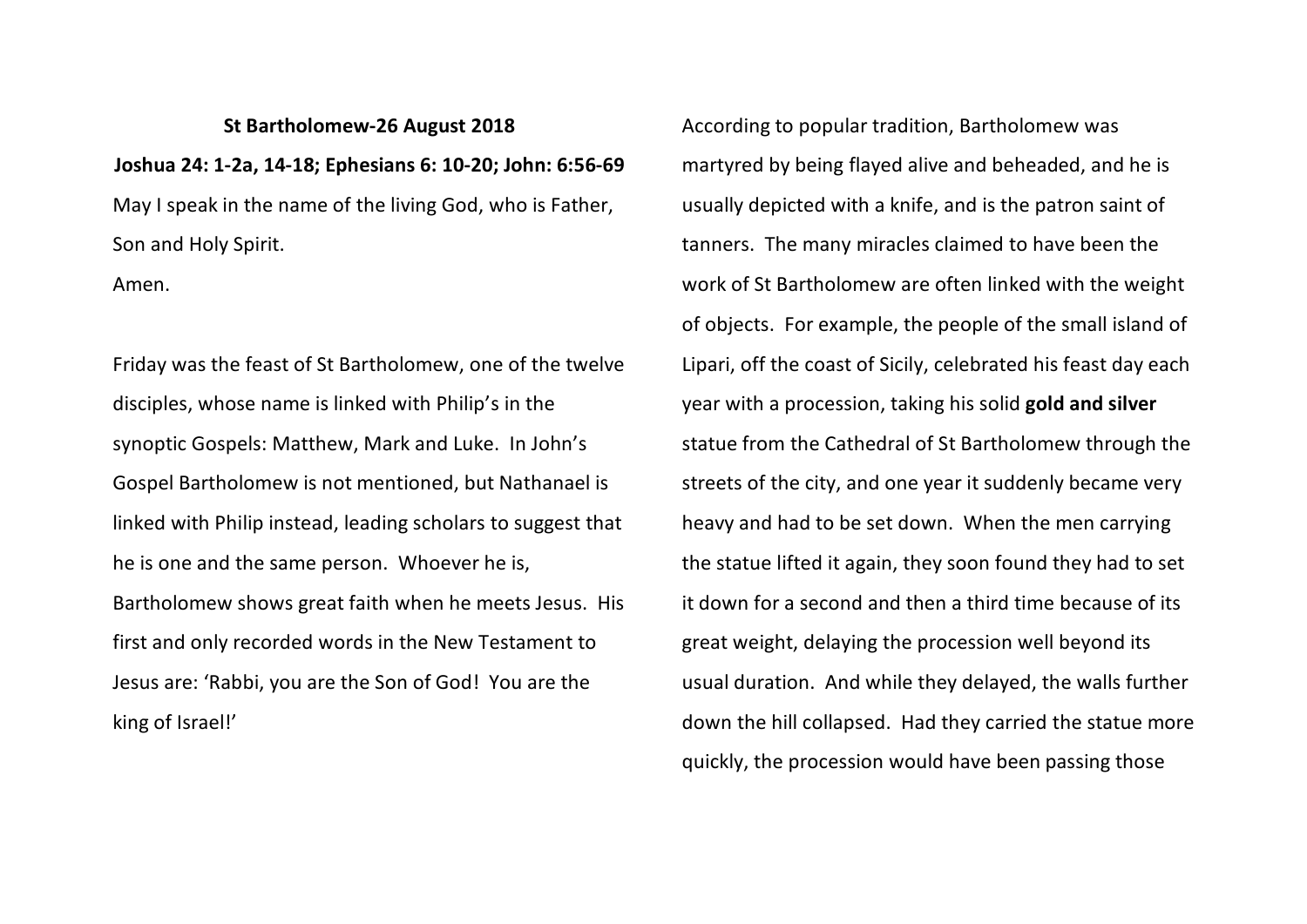walls and would have been buried in the rubble, with many killed and injured. The miracle that saved them was attributed to St Bartholomew.

You may have noticed, as you came into the church this morning, the gold and silver flower arrangements in the niches on either side of the doorway. In keeping with our flower festival theme of Music in Bloom, they are intended to celebrate the Gold and Silver waltz of Franz Lehar, composer of *The Merry Widow,* but by a happy serendipity they also link nicely to the gold and silver statue of St Bartholomew's miracle!

And surrounded by all these wonderful flower arrangements, celebrating music in this marvellous flower festival, how could I ignore the obvious subject? After all, gardens are at the heart of the Christian faith. The story

of creation begins with God creating the Garden of Eden as the home of the first humans, Adam and Eve, and all the other living creatures. And we reach the climax of all we believe at the Resurrection, where the risen Christ reveals himself to Mary Magdalene in the Garden where his body has been buried three days before.

Indeed, there are four gardens in the Bible that take us through the story. That first, the Garden of Eden, is created by God to enable a relationship with Adam and Eve, and to offer provision, protection and freedom. In the centre of the garden is the Tree of Life and the Tree of the Knowledge of Good and Evil, and it is through Adam and Eve eating the fruit of this latter tree that death enters the world.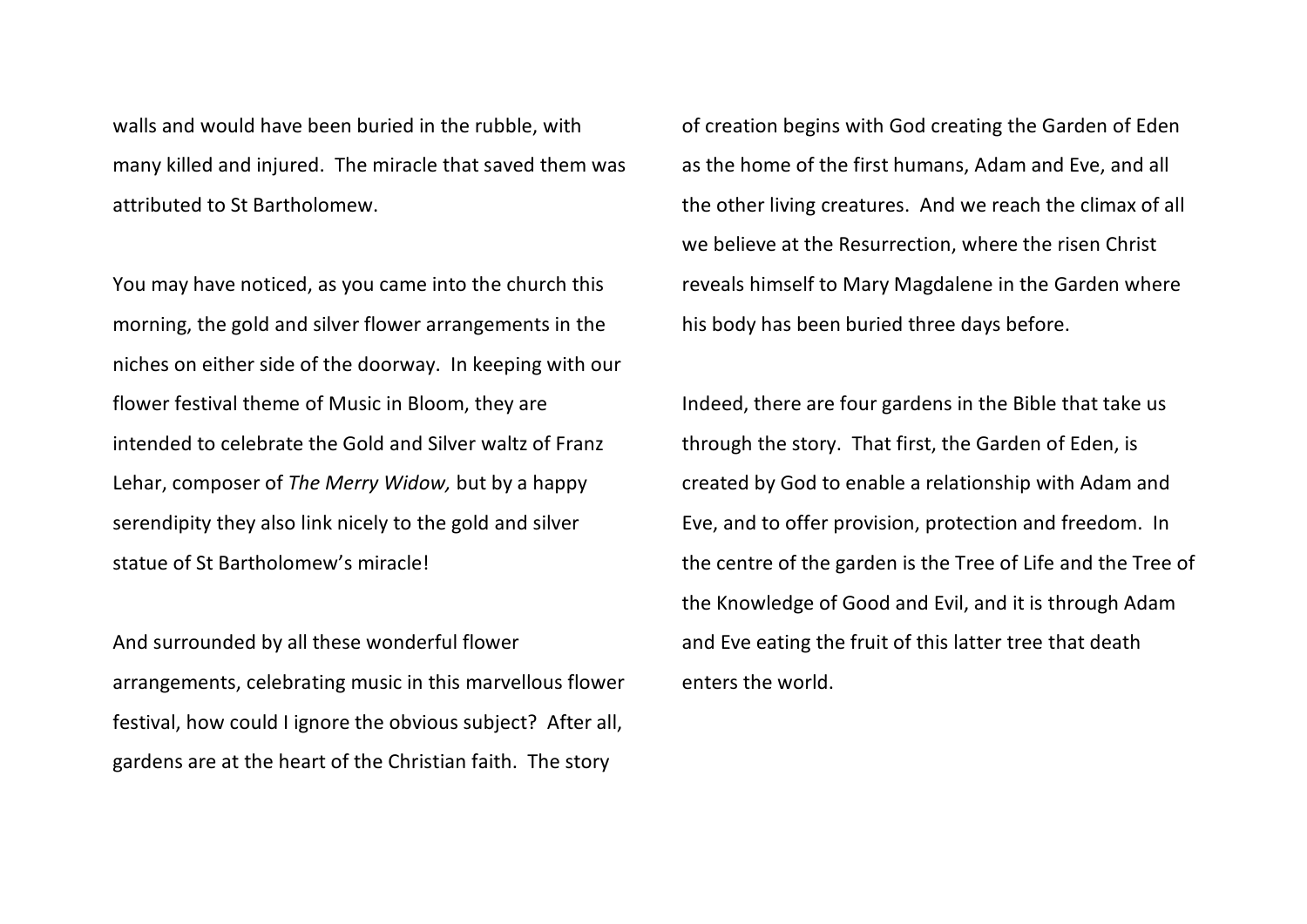The second garden is the Garden of Gethsemane, where Jesus walks with his disciples and spends time with his Father. If you visit the Holy Land you can visit the supposed site of that garden, full of ancient olive trees, so old that they or the trees from which they sprang may well have witnessed Christ's agony as he struggled with temptation, but was obedient and surrendered to his Father's will that he must die to save the world. And so he was betrayed by one of his disciples, Judas Iscariot, and arrested by the Roman soldiers and the Jewish officials, who were determined to do away with this upstart preacher from the provinces.

And the third garden is beside Golgotha. It needed to be near the place of Jesus's death, because the Sabbath was about to begin and Jesus needed to be buried quickly. This is not only the place of Jesus's burial, the scene of

the most momentous event in history, when Christ was raised from the dead, and ended the tyranny of death by giving us the gift of eternal life as he had promised. Not only does that universal, life-giving event take place in a garden, but Mary Magdalene mistakes Christ for the gardener. I have mentioned before Rembrandt's painting of this scene, with Christ wearing a large floppy sun hat and carrying a towel. Our world is a garden and Jesus is the gardener who cares for us, knows our wants and needs, and ensures that we grow and prosper come rain or shine.

The fourth and final garden is not a garden we can visit, but is in the Glory of God, in the Book of Revelation of St John (Chapter 22), at the very end of the story. The angel shows John 'the river of the water of life, bright as crystal, flowing from the throne of God and of the Lamb through